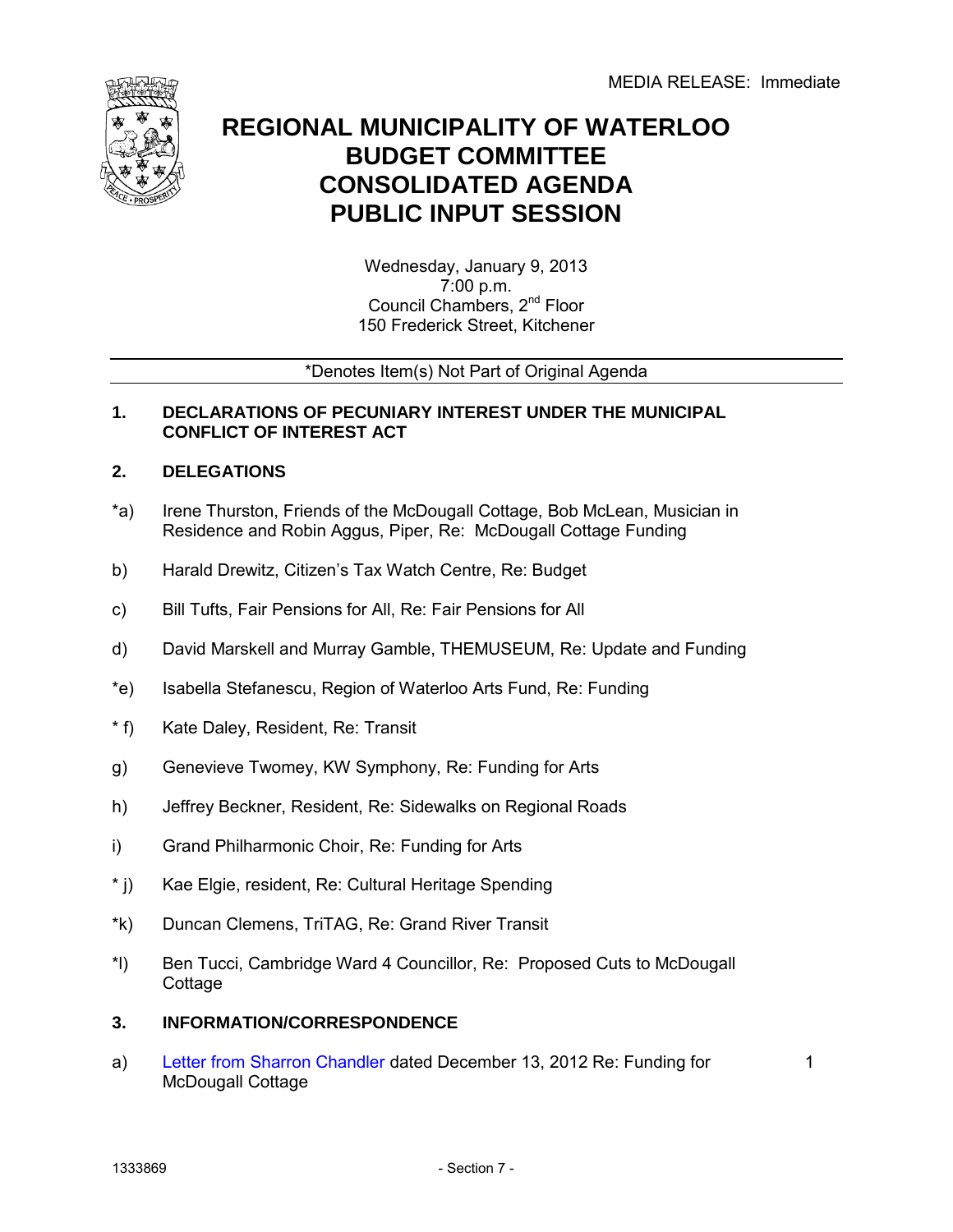3

- b) [Letter from Poverty Free](#page-4-0) Waterloo Region dated January 3, 2013 Re: Ontario Works Discretionary Benefits and Community Start-Up and Maintenance Benefit
- $^{\star}$ c) Approximately 464 postcards received from individuals each addressed to individual Councillors Re: Funding for McDougall Cottage *(List available for viewing in the Regional Clerk's Office)*
- \*d) [Letter from Brad McEwen r](#page-6-0)eceived January 7, 2012 Re: Funding for McDougall **Cottage**
- **4. ADJOURN**

5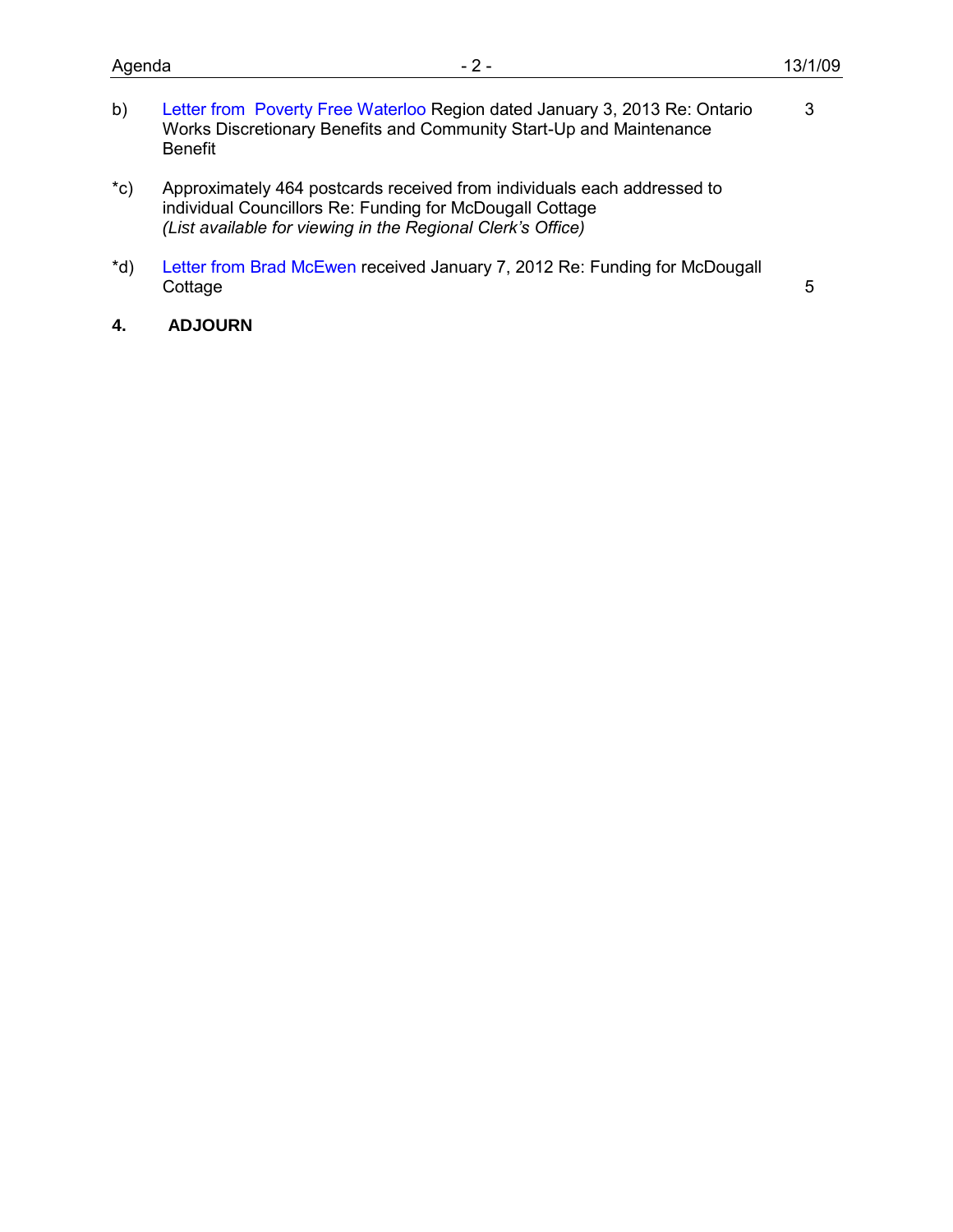<span id="page-2-0"></span>**From**: Sharron Chandler **Sent**: Thursday, December 13, 2012 11:09 AM **To**: Todd Cowan - Region **Subject**: Budget Discussions - cuts to McDougall Cottage

Dear Mr. Cowan,

I write to you, for the first time, to direct your attention to the drastic 55% budget cut to the operating budget for McDougall Cottage and wish to point out to you that I feel this is direct opposition to the Budget Reduction Options as posted on the Region site. The general principals include:

- 1 Minimize the impact on the community and the organization;
- 2 Balance the reductions between the various Regional programs; and
- 3 Remain consistent with the objectives of the Region's Strategic Plan.

I propose to you that the reduction to McDougall Cottage fails to meet all 3 of the posted criteria and will drastically affect the programs at the Region's only museum/historic house in Cambridge as per the following:

1. The fact that the \$80,000 reduction in the operating budget for McDougall cottage represents a 55% reduction and will drastically impact on programming (see details below). 2. The proposed cut to the Waterloo Region Museum's budget is less than 1% while Joseph Schneider Haus's operating budget has been cut by 2.5%. All these institutions are valuable to the cultural integrity of the Region and all need to be supported but balance is the key; I propose there is no balance between the percentage cuts with similar cultural organizations. 3. The Cottage remains consistent with the Region's Strategic Plan.

The following outlines some of the changes that will be forced on the Cottage if the proposed cuts are implemented.

- 1. Yes, the Cottage is open Wednesday to Sunday but only half days. And it should be noted that ½ of the traffic to the Cottage comes from walk-ins. Cuts to the budget would mean that regular hours will be discontinued in 2013.
- 2. As you read down the column of cuts, the description reads with words like "reduce", "cancel", "discontinue" "eliminate" and McDougall Cottage description is stated "open for special events" but this would be impossible without the preliminary research work that takes place during the open hours.
- 3. Levels of service of all types will be dramatically reduced as well as public access to services. During open hours staff host visits, touring guests around the Cottage and gardens along with answering inquiries, assisting with personal research projects and providing visitors to Cambridge with information that will enhance their visit.
- 4. The current level of event presentations will have to be greatly reduced and pre-registered events will not be possible.
- 5. The facility will cease to operate as a museum and curatorial functions will not be possible.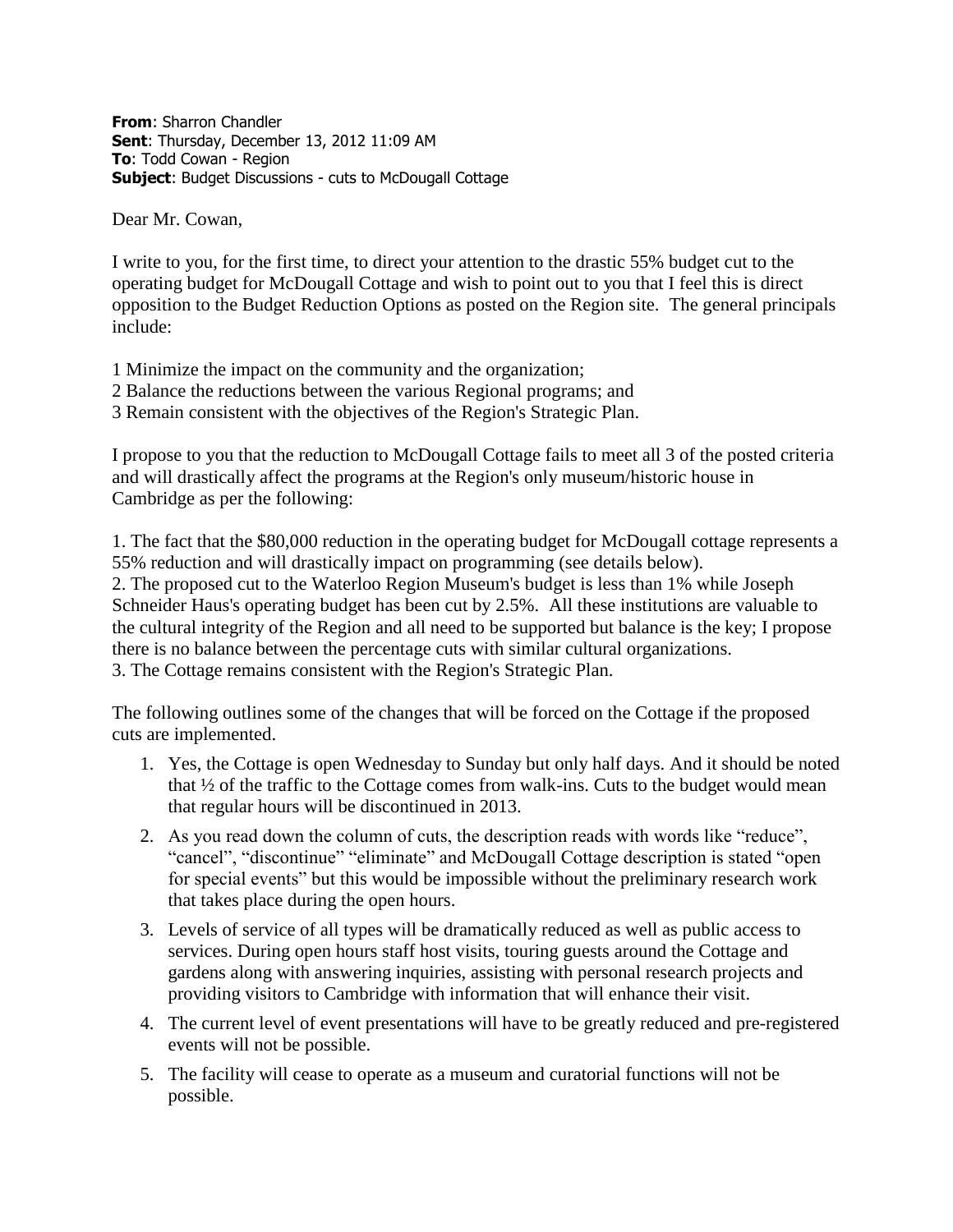- 6. The care and conservation of historic property will all but cease putting the heritage resource at major risk. It will not be possible to properly monitor the building and for the building to solely become a performance venue is not an appropriate use for a heritage building.
- 7. Research functions will be discontinued. Functions like the successful Spirit Walk this Halloween would be impossible without the research component. While 1 night was planned this year, to accommodate the demand an additional session was added which still left people on the waiting list.
- 8. School classes will no longer be booked for curriculum-based programmes. In addition to school programmes these cuts would eliminate the design and craft activity enjoyed through the Kids in Kilts programming.
- 9. The Musician-in-Residence program, sponsored by The Friends of McDougall Cottage will be adversely affected including its outreach initiatives.

I understand that we all must do our part when looking at cuts to the Region's budget but I respectfully request that you re-visit the proposed cuts so that we don't lose the valuable programming that McDougall Cottage provides to the resident of the Region and Cambridge.

Respectfully submitted, Sharron Chandler

Cambridge, Ontario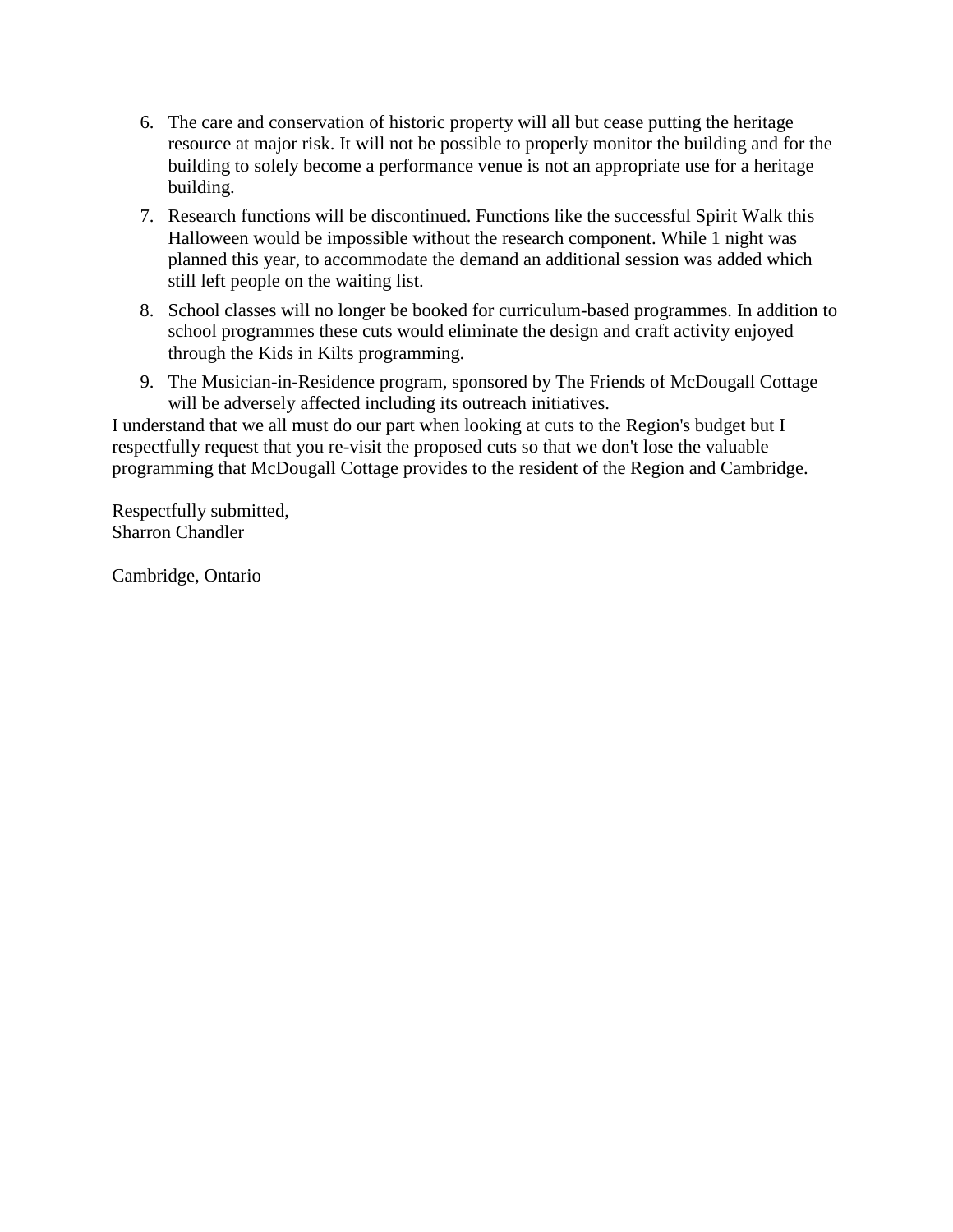<span id="page-4-0"></span>January 3, 2013

Regional Council 150 Frederick Street Kitchener, Ontario N2G 4J3



c/o Mennonite Central Committee Ontario 50 Kent Ave., Kitchener, ON N2G 3R1

#### **Re: 2013 Budget**

Dear Mr. Chair and Members of the Budget Committee,

We are writing to you as a group of health and social service providers and anti-poverty advocates working in the Waterloo Region who have found consensus regarding the provision of funds for the needs of the people we serve.

As you know, our Provincial Government has made some significant changes to the way supports for people receiving Ontario Works (OW) and Ontario Disability Support Payments (ODSP) Benefits are funded and delivered in our Province.

Of particular note are the cancellation of the Community Start-Up and Maintenance Benefit (CSUMB) and the capping of cost shared expenditures for Discretionary Benefits. Recently, as a result of advocacy from municipalities across the province, our provincial government announced transitional funding for municipalities particularly affected by the cuts to CSUMB. The Region of Waterloo will receive a grant of \$1.5M in 2013 while plans for the implementation of the Community Homelessness Prevention Initiative (CHPI) are developed. This is excellent news!

However, even with the one-time grant, the **Region of Waterloo is still left with a shortfall of at least \$4.5M** for supports to protect the region's most vulnerable citizens. Furthermore, the grant is meant to assist in the transition from CSUMB to CHPI and does not cover any of the shortfall in funding for discretionary benefits.

In the Waterloo Region, discretionary benefits have been used to provide emergency food, to provide emergency health care, and to provide last resort support for people to meet their basic needs. We believe that any cuts in the funding of discretionary benefits will be detrimental to our community.

Allowing basic needs to go unmet is in direct contrast to the Region's strategic vision of creating an inclusive and thriving community that maintains and fosters opportunities for current and future generations.

We understand that the funding shortfall is not of your making. We believe, however, that Council can help to dampen the hardship felt by our community by committing \$2.5 million in additional permanent funding for discretionary benefits to fill some of the gap left when the province capped cost shared spending for this benefit. This funding would go a long way in reducing hardship, decreasing future expenditures in other areas and bolstering the innovative programs developed in Waterloo Region with support from this benefit.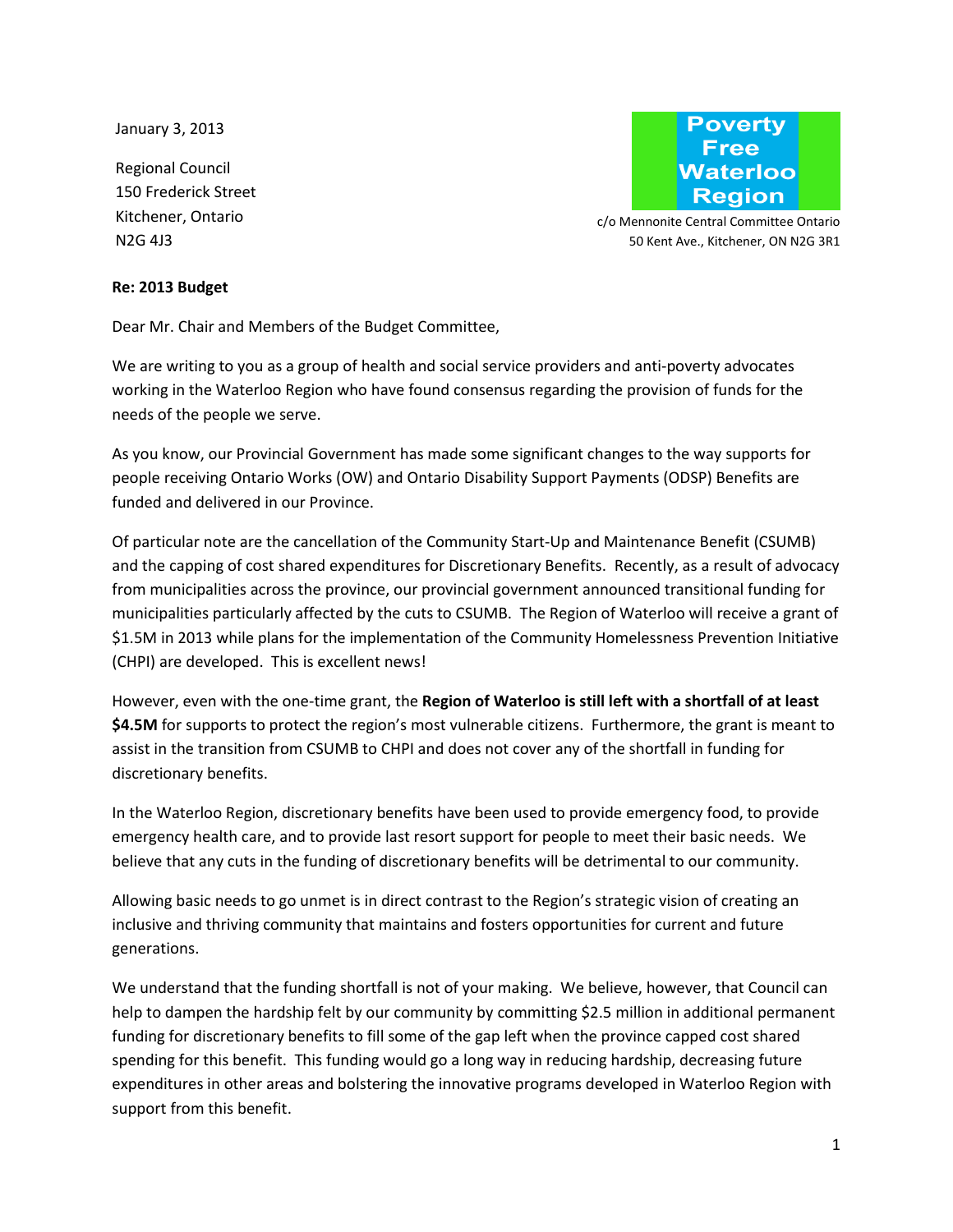Regional Council has a long history of forward thinking, innovation and compassion when it comes to our most vulnerable citizens. As we move through this process of transition and funding changes for financial support programs, we encourage you to continue that tradition. Be innovative and work with the community sector and broader community to do what's necessary to maintain a vibrant and inclusive Waterloo Region.

On behalf of all endorsers,

*\_\_\_\_\_\_\_\_\_\_\_\_\_\_\_\_\_\_\_\_\_\_\_* 

*Kaylie Tiessen* 

*Advocacy Associate, Mennonite Central Committee Ontario* 

Endorsed by:

Anne Tinker, Executive Director – Cambridge Shelter Corporation Bil Smith, Executive Director – The Independent Living Centre of Waterloo Region Charles Nichols, Chair – Homelessness and Housing Umbrella Group Connie Lacey, Co-ordinator - Children's Needs Distribution Centre Dorothy Hobbs, Member - K-W Fibromyalgia Support Group Elizabeth Clarke, Chief Executive Officer – YWCA Kitchener Waterloo Eric Goldberg, Executive Director – Kitchener Downtown Community Health Centre Gael Gilbert, Executive Director – Supportive Housing of Waterloo Gay Slinger, Staff Lawyer - Waterloo Region Community Legal Services Harry Whyte, CEO - Ray of Hope Joan Nandlal, Executive Director – John Howard Society of Waterloo-Wellington Linda Terry, Executive Director - Social Planning Council of Cambridge and North Dumfries Laura Becotte, Home at Last Coordinator — Community Care Concepts Laurie Turcotte, Housing Administrator – K-W Urban Native Wigwam Project Marianne Irvine, ALIV(e) Member – ALIV(e) Mary MacKeigan, Executive Director – Opportunities Waterloo Region Melissa Dunbar, Facilitator – Cambridge Action on Homelessness Group Michael Hackbusch, Chaplaincy Director – House of Friendship Sandy Dietrich-Bell, Executive Director – ROOF Sara Casselman, Public Relations & Operations Manager–Sexual Assault Support Centre of Waterloo Region Tony Lea, Executive Director - St. John Ambulance Trudy Beaulne, Executive Director – Social Planning Council of Kitchener-Waterloo Wendy Czarny, Executive Director – Waterloo Regional Homes for Mental Health